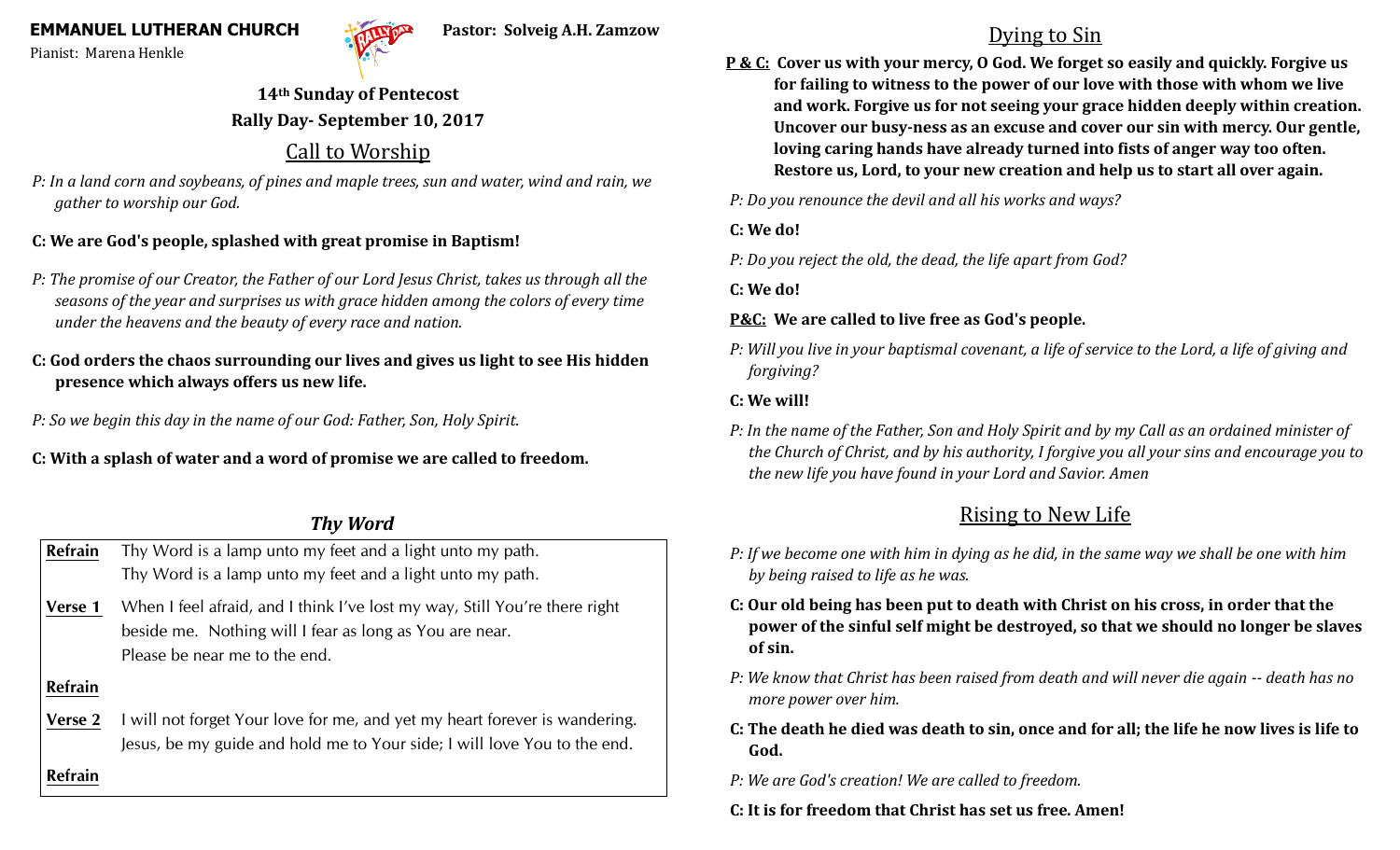#### Prayer of the Day

**P&C: The mountains echo your majesty, Creator God. The hills roll with amusement. The oceans clap with praise, and the wind whistles for joy through the leaves on the trees. How wonderfully gracious you are. Enable us to see your redemptive power even in creation. Free us to celebrate life in your image, through Jesus Christ, our Lord. Amen.**

First Lesson: Genesis 1:26-31

Psalm 148

- *P: Hallelujah! Praise God from the heavens; praise God from the heights! Praise God, all you angels; Praise God, all you multitudes in heaven!*
- **C: Praise God, sun and moon; praise God, all you shining stars! Praise God, you highest heavens, And you waters above the heavens!**
- *P: Let them praise the name of the most high, for God commanded and they were created. God established them forever and ever; God fixed their bounds, which cannot be passed.*
- **C: Praise God from the earth, you sea monsters and all deeps, Fire and hail, snow and frost, stormy wind fulfilling God's command!**
- *P: Mountains and all hills, fruit trees and all cedars! Wild animals and all cattle, creeping things and flying birds!*
- **C: Sovereigns of the earth and all peoples, Royalty and all rulers of the earth! Young men and women alike, old and young together!**
- *P: Let them praise the name of God, For God's name alone is exalted; God's glory is above earth and heaven.*
- **C: God has raised up a horn for God's people, Praise for all the faithful, For the people of Israel who are close to God. Hallelujah!**

A Reading from Romans 13:8-14

Presentation of Bible

### *My Lighthouse*

#### **VERSE 1 (Band)**

In my wrestling and in my doubts, in my failures, You won't walk out. Your great love will lead me through. You are the peace in my troubled sea. Whoa oh, You are the peace in my troubled sea.

### **VERSE 2 (Congregation and Band)**

In the silence You won't let go. In the questions Your truth will hold. Your great love will lead me through. You are the peace in my troubled sea. Whoa oh, You are the peace in my troubled sea.

#### **CHORUS (Congregation and Band)**

My lighthouse, my lighthouse shining in the darkness, I will follow You! My lighthouse, my lighthouse, I will trust the promise: You will carry me Safe to shore. Safe to shore. Safe to shore. Safe to shore.

### **VERSE 3 (Congregation and Band)**

I won't fear what tomorrow brings. With each morning I'll rise and sing. My God's love will lead me through. You are the peace in my troubled sea. Whoa oh, You are the peace in my troubled sea.

### **CHORUS (Congregation and Band)**

My lighthouse, my lighthouse shining in the darkness, I will follow You! My lighthouse, my lighthouse, I will trust the promise: You will carry me Safe to shore. Safe to shore. Safe to shore. Safe to shore.

#### **Bridge (Band twice)**

Fire before us, You're the brightest, You will lead us through the storms. **HEY!**

### **Bridge (Band twice)**

### **CHORUS (Congregation and Band)**

My lighthouse, my lighthouse shining in the darkness, I will follow You! My lighthouse, my lighthouse, I will trust the promise: You will carry me Safe to shore. Safe to shore. Safe to shore. Safe to shore.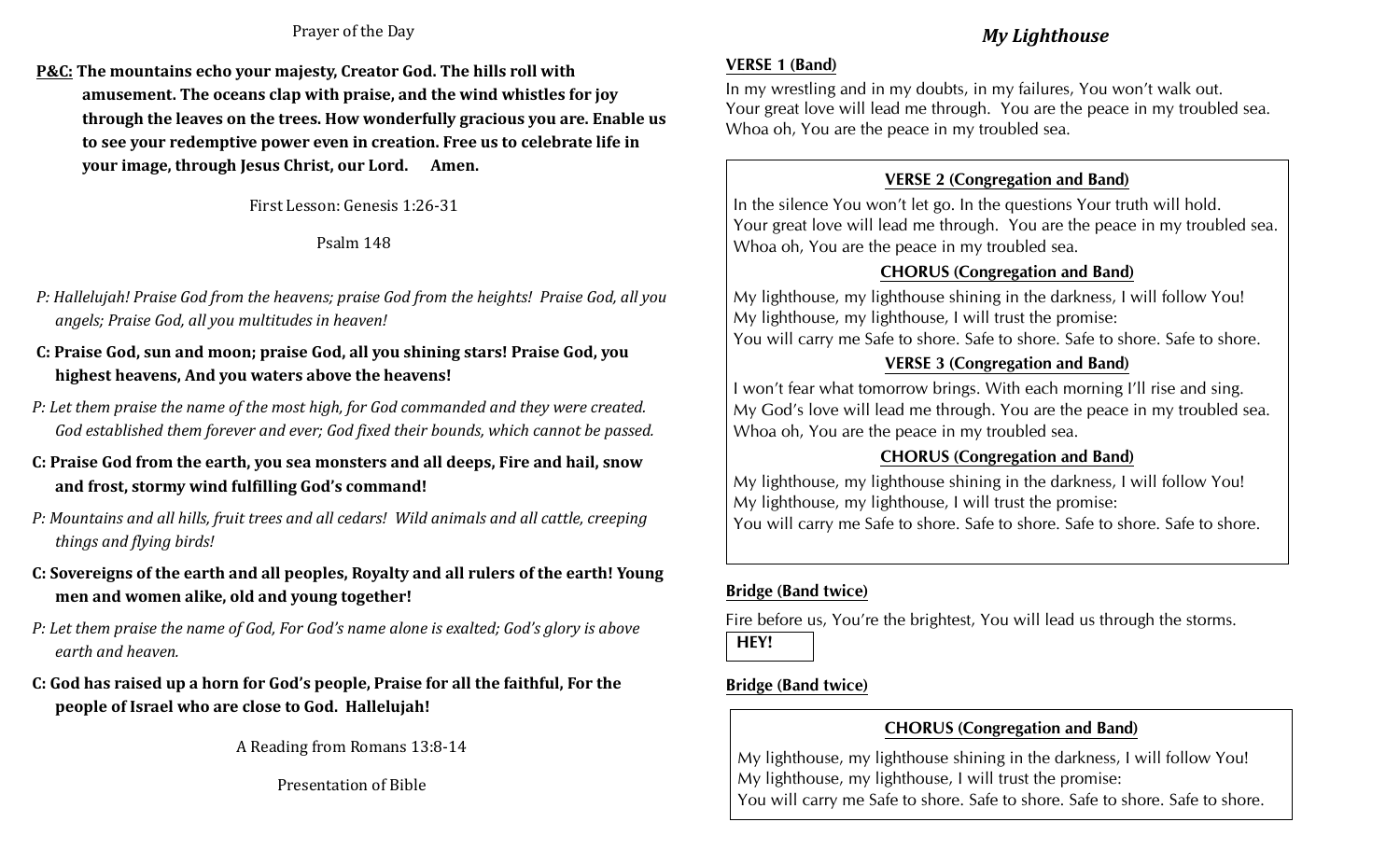The Gospel: Matthew 18:15-20

The Sermon: Community for good, for bad, for ugly

### *Confessional Hallelujah*

- **Verse 1** Oh, I believe in one true God, Creator of the heav'n and world, of all the things both seen and unseen to ya. He's given me and still preserves my soul and body and their powers though I do not deserve it. Hallelujah!
- **Chorus** *Hallelujah! Hallelujah! Hallelujah! Hallelujah!*
- **Verse 2** And I believe in Christ his Son; true God, true man, the only one who came to earth to give a ransom for ya. He suffered on a cross and died, went down to hell so he could rise on Easter morn to save us. Hallelujah!

#### **Chorus**

**Verse 3** And I believe I cannot by my every effort, though I try, believe in you my Lord or confess to ya. But yet each day I feel the wind, the tongue of fire that burns within. The Holy Spirit calls me. Hallelujah!

**Chorus (Twice)**

Collection of the Offering

Prayer of the Church and Lord's Prayer

# Response of Faith

*P: People of God: remember we are God's creation! We are called to freedom.*

**C: For God works miracles in common clay pots, changing caterpillars to butterflies, changing seeds to oak trees and night to day, changing winter to springtime, changing lives from ordinary to abundant.**

*P: We as God's celebrants dance through this world together:*

- **C: Listening to God's music, responding to God's Word, praising God with clapping hands and moving feet, praising God with justice and mercy and humbleness, praising God with changed lives.**
- *P: Let us celebrate the church of Jesus Christ where the wonderful grace of God breaks through the cloud of darkness and gloom and fills us with a holy spirit that overflows and we see rainbows, many-splendored colors, light in pitch darkness -- and every day is a festival of faith!*
- **C: O God our Father, send us forth now, sure of forgiveness for our sins, sure of freedom to be ourselves, sure of joy and peace through life in Christ. Send us out of this place -- united to one another in faith, united to one another in love, united to one another in service to all, united to one another in and through your Son.**
- *P: Go now into the world that God, the Creator has made for you. Go now and tell the story of the God of God, Light of Light, who for our sake sent Jesus, the Christ, that we might be reconciled to the one true God. Go, believing only in God, the Lord and Giver of Life. Amen*

# *JESUS LOVES ME*

| (Congregation and Band Together) |                                                                                                                        |  |  |  |
|----------------------------------|------------------------------------------------------------------------------------------------------------------------|--|--|--|
| VERSE 1                          | Jesus loves me! This I know, For the Bible tells me so.<br>Little ones to Him belong; They are weak, but He is strong. |  |  |  |
| <b>CHORUS</b>                    | Yes, Jesus loves me, Yes, Jesus loves me!<br>Yes, Jesus loves me, The Bible tells me so.                               |  |  |  |
| VERSE 2                          | Jesus loves me! This I know, As He loved so long ago,<br>Taking children on His knee, Saying, "Let them come to Me."   |  |  |  |
| <b>CHORUS</b>                    |                                                                                                                        |  |  |  |
| <b>VERSE 3</b>                   | Jesus loves me! He will stay Close beside me on my way.<br>He's prepared a home for me, and someday His face I'll see. |  |  |  |
| HORUS                            |                                                                                                                        |  |  |  |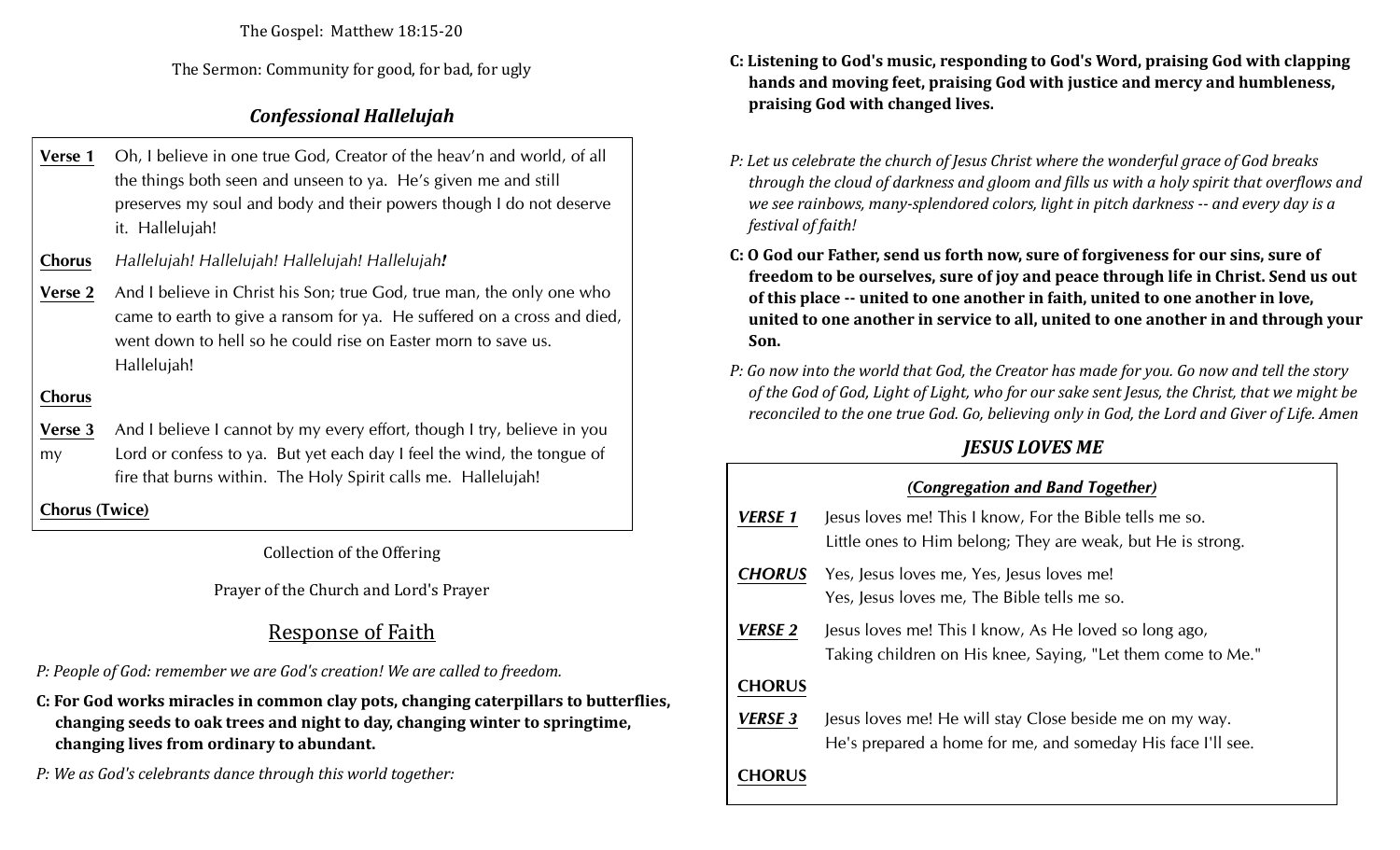**Welcome to worship at Emmanuel!** We praise God for this day and the opportunity to hear His word. Please join us in the Fellowship Hall for refreshments- and then let us walk into the world, living as disciples of the Lord.

**We are looking for one or two volunteers to assist clients at the Share Shoppe** in Northwood on September 28<sup>th</sup> from 1-4pm. If you can help please contact Nicole Cole.

We are looking for two delegates to the Iowa Mission District Convocation on Saturday, September 16th at Waterville, IA. If you can consider serving in that capacity, please see Pastor for details.

**Our wooden front door will be refurbished** by Wunderlich Woodworking of Mason City. The door will be removed the week of September 25<sup>th</sup> and the opening will be covered appropriately. Please use only the glass door entry or one of the side doors during that time. It should take about two weeks for the door to be returned. If you have questions, please speak to a member of the Property Committee. Thank you!

**Bethel's Fall Chicken Noodle Supper** will be held on Wednesday, Sept. 13 from 4:30-7:00pm. Featuring Bethel's famous chicken & noodles, sides, salads, pie and drinks. Cost: \$8 for Adults, \$4 for Kind. - 4<sup>th</sup> Grade, Free for Preschool.

**Lutheran Retirement Home Auxiliary 32nd Annual Fall Festival Fair** will be Saturday, Sept. 23rd from 9-11am in the LRH Chapel- 701  $9<sup>th</sup>$  St. North, Northwood. There will be baked goods, produce, crafts and drawings for a qauilt and other prizes. Tickets for the drawings are availavle from Auxiliary members and LRH Activites Staff.

**Trinity United Methodist Women of Bolan Bazaar & Luncheon** will be on Saturday, Sept. 23<sup>rd</sup>, 2017 in the lower level of the Bolan Schoolhouse. Bazaar from 8:30am - 1:00pm and Luncheon from 11:00am-1:00pm. \$6 for adults, \$3 for K-12 and preschool free.

**Annual Bolan Fall Event will be on September 23 from 8:30am to 1pm.** There will be a pancake breakfast, Bazaar and vendors, music, sign and sidewalk dedication ceremony, UMW lunch and a bicyle ride. Join us for food, music and fun!

**Be sure to keep October 29th open on your calendar!** At 4 pm in the afternoon we will gather for a pan-Lutheran commemoration of the 500th Anniversary of the Reformation. The event will take place here at Emmanuel with a total of seven area congregations participating. There will be several vocal and instrumental music opportunities for interested volunteers during the Service of Word and Music. The worship service will be followed by a dinner in our Fellowship Hall. Please keep your eyes open for detailed information and to find out how you can help and/or participate in this incredible event. In preparation, be sure to read and re-read your monthly newsletters as Pastor Z has dedicated her articles to various aspects and people of the Reformation. This will be something you can share with your grandkids decades from now – don't miss it!!!

| This Week at Emmanuel September 11-17 |                    |                                                           |  |  |  |
|---------------------------------------|--------------------|-----------------------------------------------------------|--|--|--|
|                                       |                    | Tuesday, September 12 10:00am Pastor has service in Manly |  |  |  |
|                                       |                    | 7:00pm Church Council Meeting                             |  |  |  |
| Wednesday, September 13               |                    | 4:15pm Confirmation                                       |  |  |  |
|                                       | 6:00pm             | Bible Workshop $-2^{nd}$ grade                            |  |  |  |
| Thursday, September 14                | 9:30am             | Bible Study                                               |  |  |  |
| Saturday, September 16                | 6:30 <sub>pm</sub> | Outdoor Movie- Big Hero 6                                 |  |  |  |
| Sunday, September 17                  |                    | 9:30am Worship                                            |  |  |  |
|                                       |                    | 10:30am Fellowship                                        |  |  |  |

| <b>Sunday Offering for September 3, 2017</b> | Attendance: 70     |                 |
|----------------------------------------------|--------------------|-----------------|
| Current- \$ 3,911                            | Benevolence- \$325 | Building- \$180 |
| Sunday School- \$20                          | Food Bank- \$30    |                 |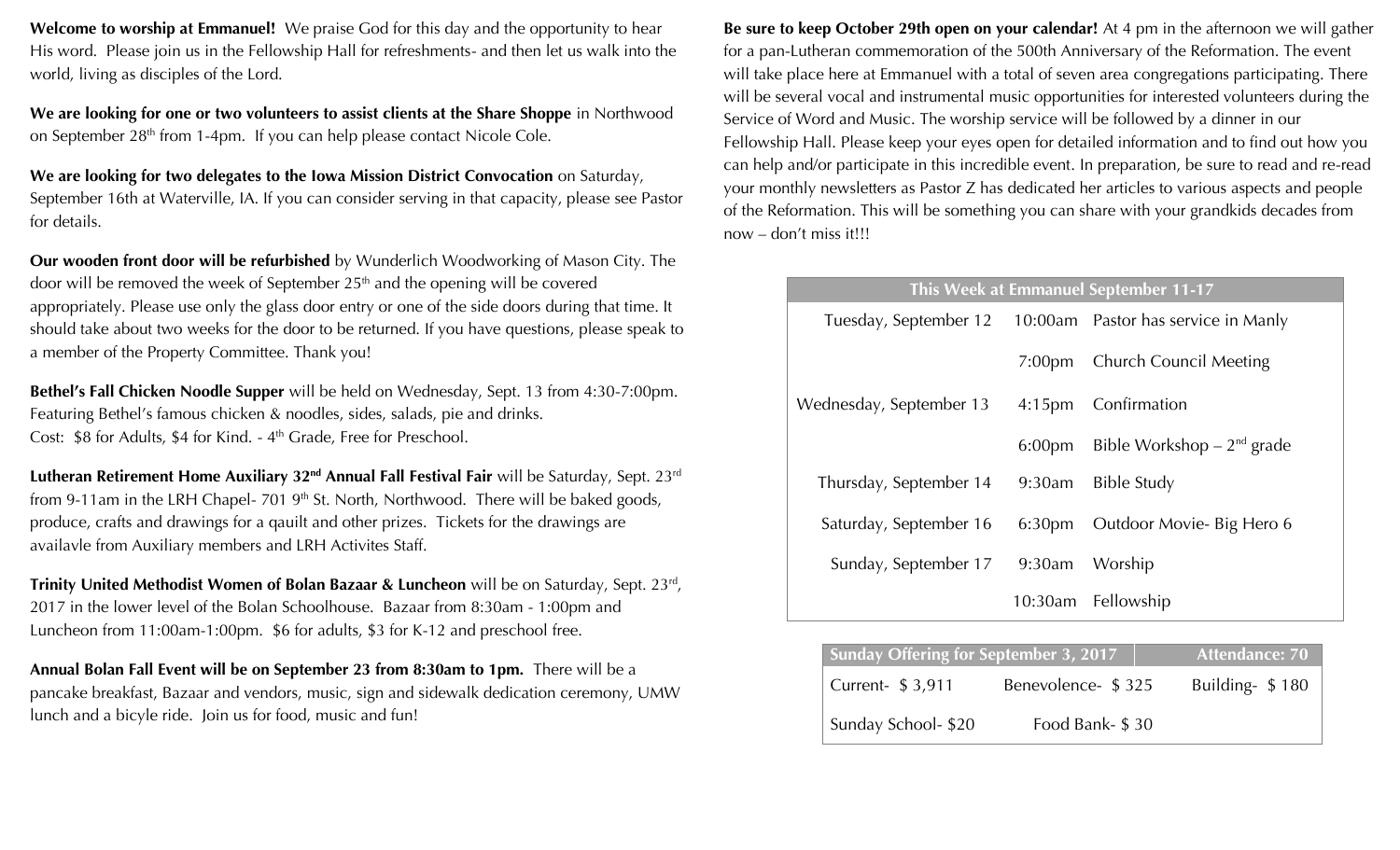

*The Church Council of Emmanuel Lutheran Church, Grafton, IA invites you to join in the celebration of the 25th Ordination Anniversary of our Pastor,*

# *The Rev. Solveig A. H. Zamzow*

*on Sunday, September 24th, 2017 at our 9:30 am Worship Service*

#### *A light lunch and opportunity for conversation will follow*

*Pastor Zamzow was ordained on September 27th, 1992 at St. John's Lutheran Church, St. Donatus, IA after a year as Supply Pastor at Calamus Lutheran Parish, Calamus, IA. She has served the people of God at St. John's Lutheran Church, Bellevue, IA; Saint Andrew Lutheran Church, Wausau, WI; St. John's Lutheran Church, Little Suamico, WI and our congregation since September 1st, 2012.*

*If you are unable to attend this special day, please keep Pastor Zamzow and her future ministry in your prayers.*

*Dear Members of Emmanuel: When the question of how to observe her 25th Ordination Anniversary was brought to our attention, Pastor Z was very adamant that this milestone ought not be a celebration of her person but an opportunity to worship and praise God for the gift of our Savior, Jesus. In respect and honor of Pastor Zamzow's commitment to worship as the center of all that we do, the Council encourages each and every one of us to make a very special effort to worship on September 24th. Let us fill the pews with joyful worshippers! Invite others to come! We pray that our gathering on that day will be an expression of gratitude for the Word of God that has been shared in our midst for well over a century and an opportunity to give thanks to God that Pastor Z is in our midst to share our faith journey. -The Church Council*

**P.S. We will serve a lunch following worship and provide grilled turkey sandwiches. Please bring along a dish to share with each other and Pastor's invited guests. For questions on the lunch, please see Linda Koschmeder.**